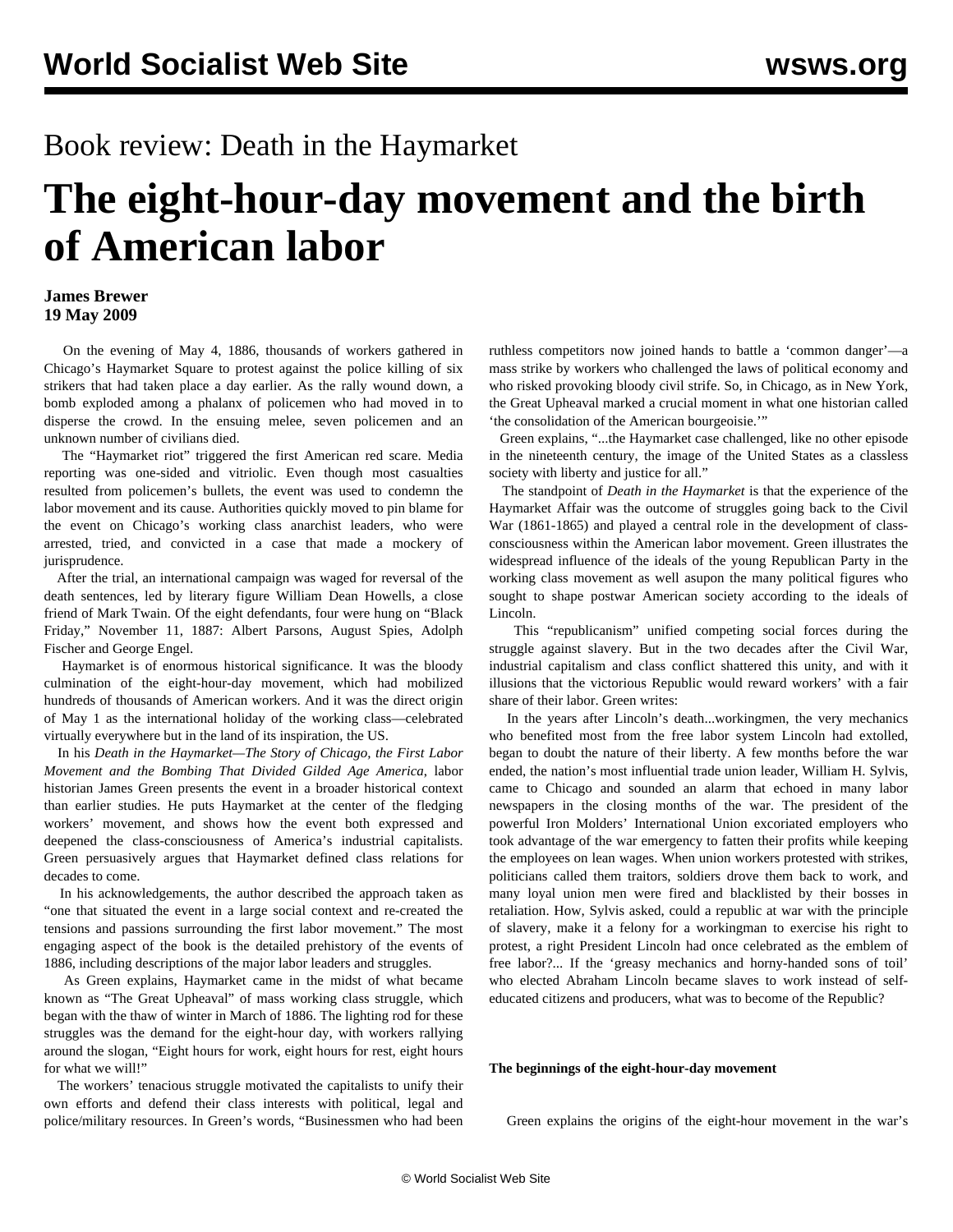aftermath, when the agitational work of key working class leaders intersected with the movement of the masses. Green documents the efforts of Sylvis and Chicago labor agitator Andrew Cameron, publisher of Chicago's *The Workingman's Advocate*. Sylvis believed the eight-hour day would be the first step to the "social emancipation" of workers. Another working class leader, Ira Stewart, a mechanic from Massachusetts and a wartime abolitionist, led a popular movement that established eighthour leagues across the country by 1866.

Green cites Karl Marx's analysis of the eight-hour movement:

 "...This postwar insurgency impressed Karl Marx, who had followed Civil War events closely from England. In 1864 he helped create the International Workingmen's Association in London, whose founders hoped to make the eight-hour day a rallying cry around the world. The association and its program failed to draw a significant response from workers in Europe. Instead it was from the United States that the 'tocsin' of revolutionary change could be heard. 'Out of the death of slavery, a new and vigorous life at once arose,' Marx wrote in *Capital*. 'The first fruit of the Civil War was the eight hours agitation,' which ran, he said 'with the speed of an express train from the Atlantic to the Pacific.'"

 The movement achieved such influence that an eight-hour-day law was enacted in the state of Illinois by governor Richard Oglesby, a Radical Republican and friend of Lincoln, in March of 1867, to take effect the following May 1. When the day arrived, employers refused to abide by the law and in one week, effectively broke the movement by the use of force from police, militia and private agents. Workers would not forget.

 Green gives a brief but significant description of the influence that the events around the Paris Commune had on the thinking of both the working class and the bourgeoisie of Chicago. In the summer of 1870, Chicago's press closely followed the Franco-Prussian War. When the citizens of Paris denounced the armistice that was signed in January 1871 and stormed the Bastille, driving government forces back to Versailles, events were covered on a day-by-day basis, just as they had been done during the American Civil War. Initially, many Republican leaders identified with the citizens of Paris.

 There was great sympathy in the immigrant population for the cause of the Communards, as many read Marx's account, "The Civil War in France," as it was published in English in serial form in Cameron's newspaper. He cited labor advocate Wendell Phillips, "Scratch the surface...in every city on the American continent and you will find the causes which created the Commune."

 As the conflict deepened, press coverage shifted clearly against the Parisians, railing against "communists and atheists." Some contemporary bourgeois commentators wondered if this could happen in American cities with their large immigrant populations of unknown views. Americans' religious faith, it was proclaimed, would prevent a similar "godless outbreak in our cities." The *Chicago Tribune* was hysterical. As Green describes, "...when the Commune's defenses broke down on May 21, 1871, the *Chicago Tribune* hailed the breach of the city walls. Comparing the Communards to the Commanches who raided the Texas frontier, its editors urged the 'mowing down' of rebellious Parisians 'without compunction or hesitation.' "

 That same year, the Great Chicago Fire broke out on the night of October 8. The conflagration destroyed most of industrial Chicago and its working class neighborhoods. Social divisions that had been intensifying for years reached a new level of class tensions. Some newspapers blamed the fire on American "Communard arsonists" who were determined to deliver a "scourge upon the queen city of the West."

 Following the Great Fire, socialist ideas won a significant following as a result of the protracted depression and anti-working class politics of the city fathers, including the wealthy Marshall Field, who advocated and funded the building of huge armories and beefing up the police force with the latest repeating rifles and even a Gatling gun. In 1873, an organization

called the People's Party, made up largely of immigrant socialists, ran and won in the municipal elections. However, as a political force, they were essentially impotent. They had no desire to "rock the boat" and within a year were easily dispensed with by the Chicago elite.

 Green pays particular attention to Albert Parsons and August Spies, the two most prominent of the Haymarket defendants, both of whom arrived in Chicago in the early 1870s, during the time when socialists of many different persuasions were getting a hearing in the city. Each of them was exposed to Marxism and became socialists within the same general timeframe.

 New York labor activist Peter J. McGuire spoke as a representative of the International Workingman's Association of Marx and Engels in 1876 to a Chicago audience that included Albert Parsons. Green describes this event as a turning point in Parsons' life. With his great oratorical skill, the young Texan dedicated himself to the struggle to build the party, becoming the first English-speaking representative of socialism in Chicago.

 Later, Parsons, Spies and many other socialist leaders came under the influence of Johann Most, a "firebrand" socialist turned anarchist, in the early 1880s. They joined his organization called the International Working People's Party, affiliated with the "Black International" founded by the Bakuninists in the early 1880s in London.

 Both Parsons and Spies were well-known and eloquent speakers for the cause of the working class. Along with a whole layer of Chicagoans, they immersed themselves in the struggles of the workers and activities of the socialist organizations as well as union organizations like the Knights of Labor and later, the Central Labor Union.

#### **The "Great Trial"**

 Because they had distinguished themselves as the most able and active of the leaders of the working class—and the most dangerous to the employers—Parsons, Spies and six others were singled out for prosecution in the Haymarket trial. Hundreds of workers were arrested, questioned and many were terrorized and persecuted into becoming state's witnesses. The prosecution publicly stated that simply being an anarchist was enough to establish guilt as a murderer.

 Green devotes several chapters to the "Great Trial," which began six weeks after the bombing, on June 21. Green clearly elucidates the details that contribute to the judgment of history that the proceedings were an outand-out frame-up.

 After the verdict and sentence by the stacked jury on August 20, 1886, the defense campaign began in earnest. It quickly spread to countries around the globe. In America, more than 100,000 signed the clemency petition circulated by William Dean Howells. Letters in support were sent to the Illinois governor from all over the world, including from such notable figures as Oscar Wilde and George Bernard Shaw.

 Green presents anecdotes illustrating how, after the hangings, the case of the "Chicago Martyrs" was embraced by workers all over the world. Yet he points out that in the years that followed, but for the tireless work of Parsons' widow, Lucy, the experience of the Haymarket was at risk of being forgotten. The "Chicago Idea" espoused by the Haymarket defendants was not forgotten, however. In May of 1894, railroad men led by a young Eugene V. Debs crippled George M. Pullman's rail empire as sympathy strikes spread everywhere west of Chicago. Debs went on to become the most popular American socialist leader of the early twentieth century.

 Lucy Parsons attended the founding conference of the Industrial Workers of the World in 1905, which was held in Chicago, to appeal to